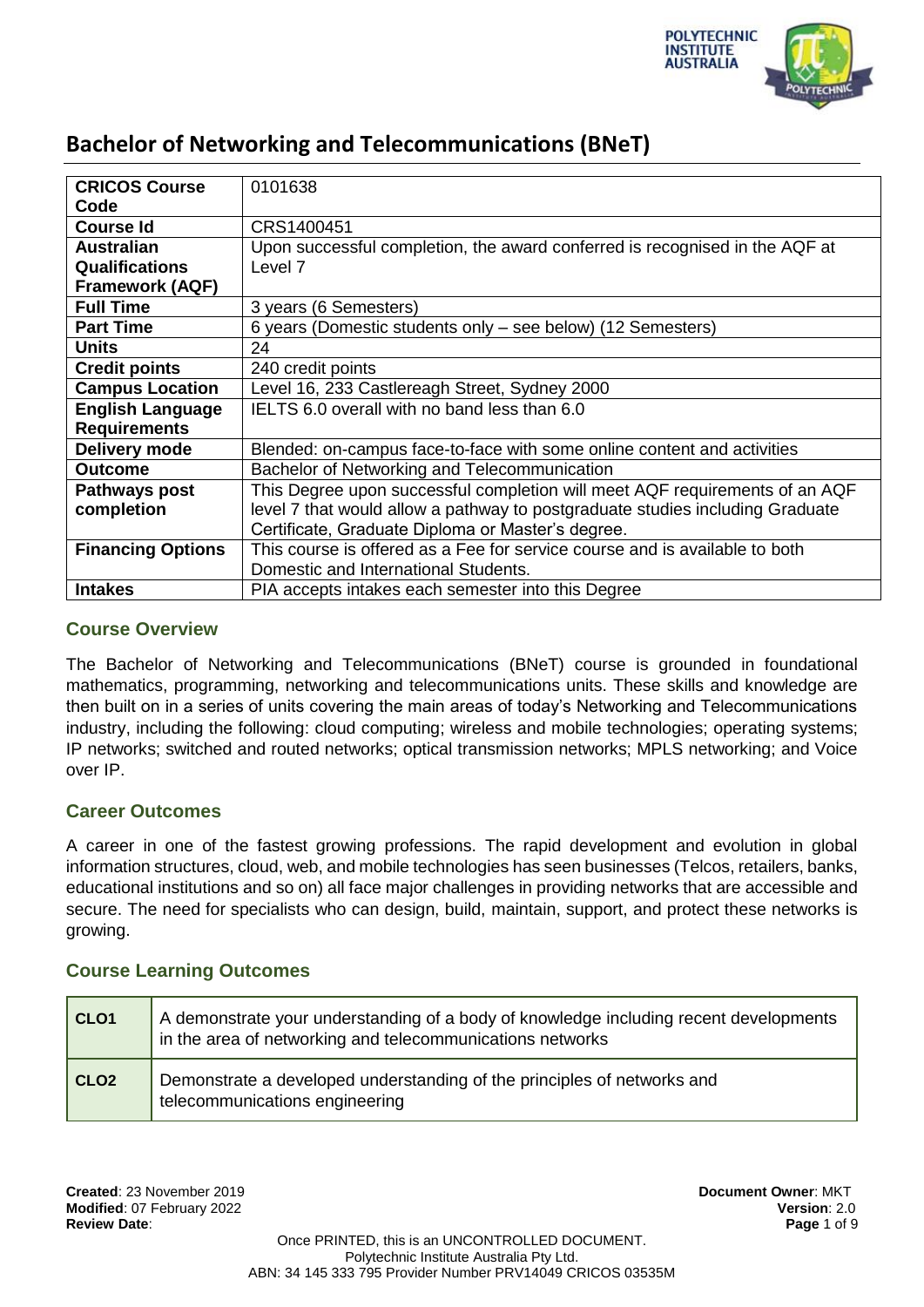

| CLO <sub>3</sub> | Demonstrate an understanding of the principles underlying the planning and management<br>of networks and telecommunications                                                                                                                                   |
|------------------|---------------------------------------------------------------------------------------------------------------------------------------------------------------------------------------------------------------------------------------------------------------|
| CLO <sub>4</sub> | Apply mathematical and computational skills necessary for the solution of theoretical and<br>practical problems                                                                                                                                               |
| CLO <sub>5</sub> | Demonstrate creativity and initiative in application of analytical, problem-solving and design<br>skills to networks and telecommunications                                                                                                                   |
| CLO <sub>6</sub> | To successfully work independently with personal accountability in solving problems in<br>networks and telecommunications                                                                                                                                     |
| CLO <sub>7</sub> | Demonstrate high-level oral and written communication skills                                                                                                                                                                                                  |
| CLO <sub>8</sub> | To apply your knowledge to design, investigate and solve specific problems in the area of<br>networking and telecommunications and their applications through directed studies or<br>projects in the form of internships with industry or research providers. |

#### **Graduate attributes**

| GA <sub>1</sub> | Communicate effectively in a diverse range of professional or community context                                                                                         |
|-----------------|-------------------------------------------------------------------------------------------------------------------------------------------------------------------------|
| GA <sub>2</sub> | Complete work tasks and assignments independently or as an effective member of<br>multidisciplinary teams                                                               |
| <b>GA3</b>      | Engage in and value life-long learning leading to the enhancement of professional<br>knowledge and skills                                                               |
| GA <sub>4</sub> | Are information and technology literate                                                                                                                                 |
| GA <sub>5</sub> | Respond appropriately to a changing workforces, cultures and values reflecting a global<br>work environment                                                             |
| GA <sub>6</sub> | Demonstrate critical thinking, problem solving and decision-making abilities essential to<br>contributing soundly to the resolution of issues confronting organisations |
| GA <sub>7</sub> | Facilitate intellectual curiosity                                                                                                                                       |
| <b>GA8</b>      | Act in an ethical manner in all aspects of professional life.                                                                                                           |

## **Accreditation**

The Bachelor of Networking and Telecommunications is accredited by the [Tertiary Education Quality and](https://www.teqsa.gov.au/national-register/course/polytechnic-institute-australia-pty-ltd-2)  [Standards Agency \(TEQSA\):](https://www.teqsa.gov.au/national-register/course/polytechnic-institute-australia-pty-ltd-2)

**Created**: 23 November 2019 **Document Owner**: MKT **Modified: 07 February 2022 Review Date**: **Page** 2 of 9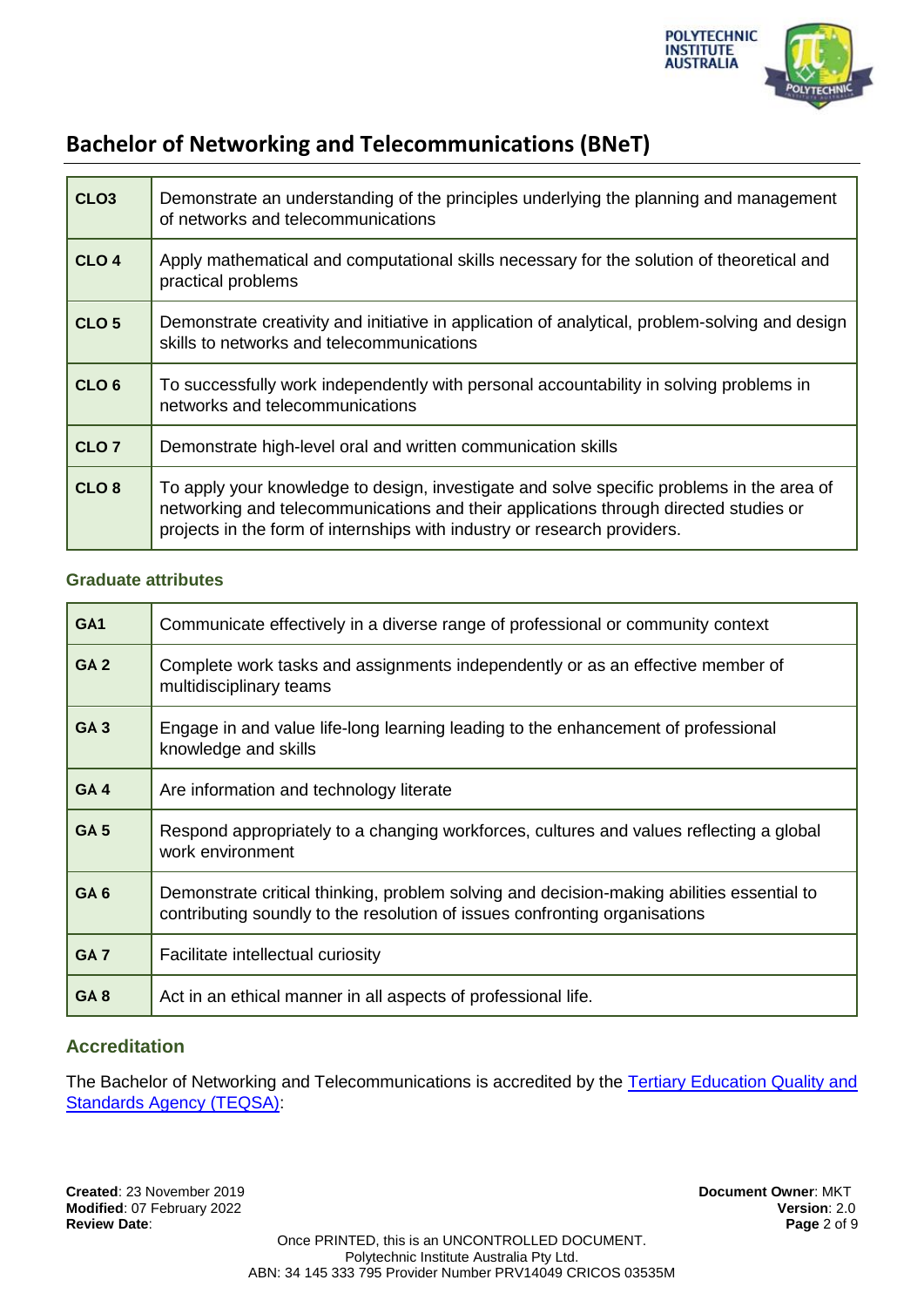

The Diploma of Networking Technology is accredited by the Tertiary Education Quality and Standards [Agency \(TEQSA\).](https://www.teqsa.gov.au/national-register/course/polytechnic-institute-australia-pty-ltd-3)

**Created**: 23 November 2019 **Document Owner**: MKT **Modified: 07 February 2022 Review Date**: **Page** 3 of 9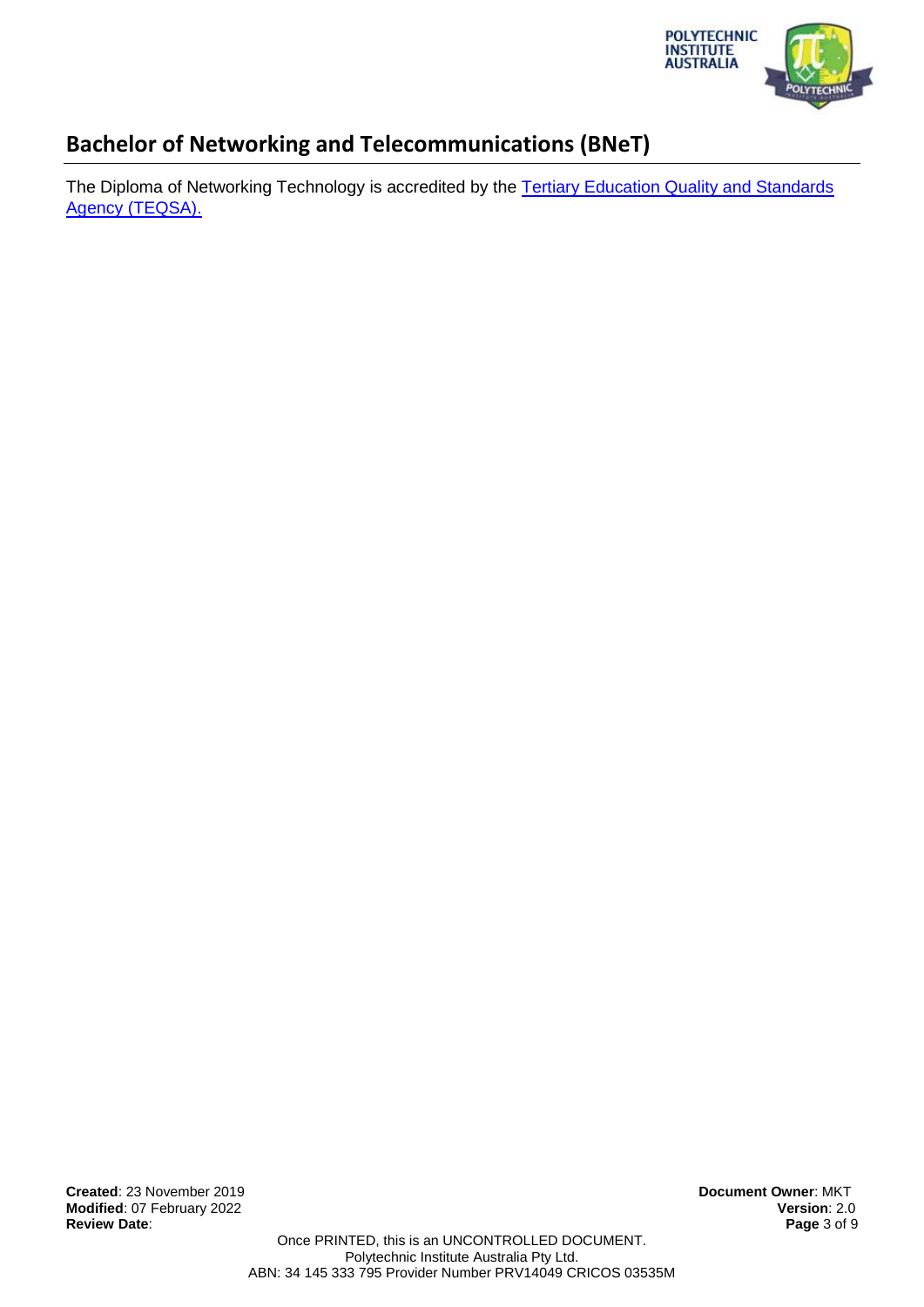

## **Course Structure**

| <b>UNIT CODE</b> |                          | <b>UNIT NAME</b>                                         | CORE/           | <b>PRE-REQUISITES</b>                                                                                                    |
|------------------|--------------------------|----------------------------------------------------------|-----------------|--------------------------------------------------------------------------------------------------------------------------|
|                  |                          |                                                          | <b>ELECTIVE</b> |                                                                                                                          |
|                  | YEAR 1 (Semester 1 or 2) |                                                          |                 |                                                                                                                          |
| 1                | <b>ICT100</b>            | Fundamentals of computer system<br>hardware and software | Core            | None                                                                                                                     |
| $\mathbf{1}$     | <b>NTW100</b>            | Introduction to computer networking                      | Core            | None                                                                                                                     |
| 1                | <b>ICT101</b>            | Mathematics for computing                                | Core            | NSW HSC Band 4 for English and<br>Band 3 in Advanced Mathematics or<br>Band 4 in Standard 2 Mathematics or<br>equivalent |
| 1                | <b>GBU100</b>            | <b>Professional Business Communications</b>              | Core            | None                                                                                                                     |
| $\mathbf{2}$     | <b>NTW101</b>            | Principles of network administration                     | Core            | <b>NTW100</b>                                                                                                            |
| $\overline{2}$   | <b>ICT102</b>            | Foundations of programming                               | Core            | None                                                                                                                     |
| $\overline{2}$   | <b>ICT103</b>            | Introduction to telecommunications systems               | Core            | None                                                                                                                     |
| $\overline{2}$   | <b>GBU200</b>            | Business ethics and corporate social<br>responsibility   | Core            | None                                                                                                                     |
|                  | YEAR 2 (Semester 1 or 2) |                                                          |                 |                                                                                                                          |
| 1                | <b>ICT200</b>            | Cloud computing                                          | Core            | ICT102, ICT103, NTW100                                                                                                   |
| 1                | <b>NTW202</b>            | Mobile and wireless technologies                         | Core            | ICT103, NTW100                                                                                                           |
| 1                | <b>ICT201</b>            | Operating Systems and administration                     | Core            | ICT100, ICT101                                                                                                           |
| 1                | <b>NTW201</b>            | Scalable IP networks                                     | Core            | ICT103, NTW100                                                                                                           |
| $\overline{2}$   | <b>NTW200</b>            | Implementing switched and routed networks                | Core            | NTW100, NTW101                                                                                                           |
| $\overline{2}$   | <b>NTW203</b>            | <b>Network Security</b>                                  | Core            | <b>NTW101</b>                                                                                                            |
| $\boldsymbol{2}$ | <b>ICT202</b>            | Enterprise virtualisation                                | Core            | ICT103, NTW100                                                                                                           |
| $\overline{2}$   | <b>ICT300</b>            | Broadband access technologies and<br>networks            | Core            | <b>ICT103, NTW100</b>                                                                                                    |
|                  | YEAR 3 (Semester 1 or 2) |                                                          |                 |                                                                                                                          |
| 1                | <b>NTW300</b>            | Optical transmission networks                            | Core            | ICT103, NTW100                                                                                                           |
| 1                | <b>NTW301</b>            | Multiprotocol Label Switching (MPLS)<br>Networking       | Core            | <b>NTW201</b>                                                                                                            |
| $\mathbf 1$      | <b>NTW302</b>            | Interior routing protocols and their<br>implementation   | Core            | <b>NTW201</b>                                                                                                            |
| 1                | <b>NTW303</b>            | Telecommunications network management                    | Core            | <b>NTW101</b>                                                                                                            |
| $\overline{2}$   | <b>PDV300</b>            | <b>ICT Project</b>                                       | Core            | ICT101, GBU100, ICT102, ICT200,<br>NTW202, ICT201, NTW201,<br>NTW200, NTW203, ICT202, and<br><b>ICT300</b>               |
| $\overline{2}$   | <b>ITC303</b>            | <b>Unified Communications</b>                            | Core            | ICT103, NTW100                                                                                                           |
| $\overline{2}$   | <b>ITC304</b>            | Long Term Evolution (LTE) Technologies                   | Elective        | <b>NTW202</b>                                                                                                            |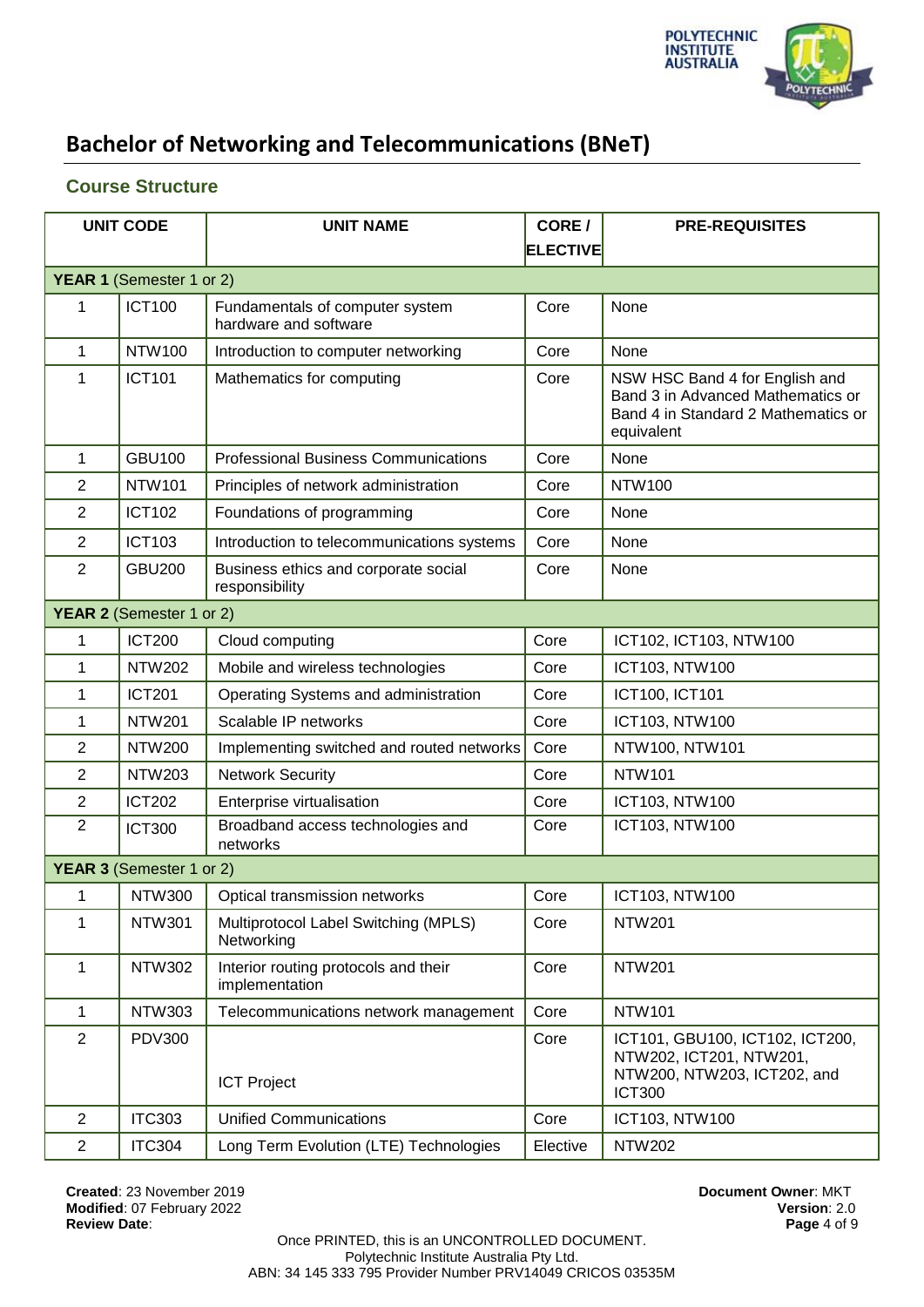

| <b>Bachelor of Networking and Telecommunications (BNeT)</b> |  |  |
|-------------------------------------------------------------|--|--|
|-------------------------------------------------------------|--|--|

| NTW304        | Border gateway protocols (BGP)      | Elective | NTW302         |
|---------------|-------------------------------------|----------|----------------|
| <b>NTW305</b> | Virtual private LAN services (VPLS) | Elective | NTW301         |
| NTW306        | Quality of service (QOS)            | Elective | NTW301, NTW302 |
| <b>NTW307</b> | Optical network design and planning | Elective | NTW300         |
| <b>NTW308</b> | Radio network design and planning   | Elective | <b>NTW202</b>  |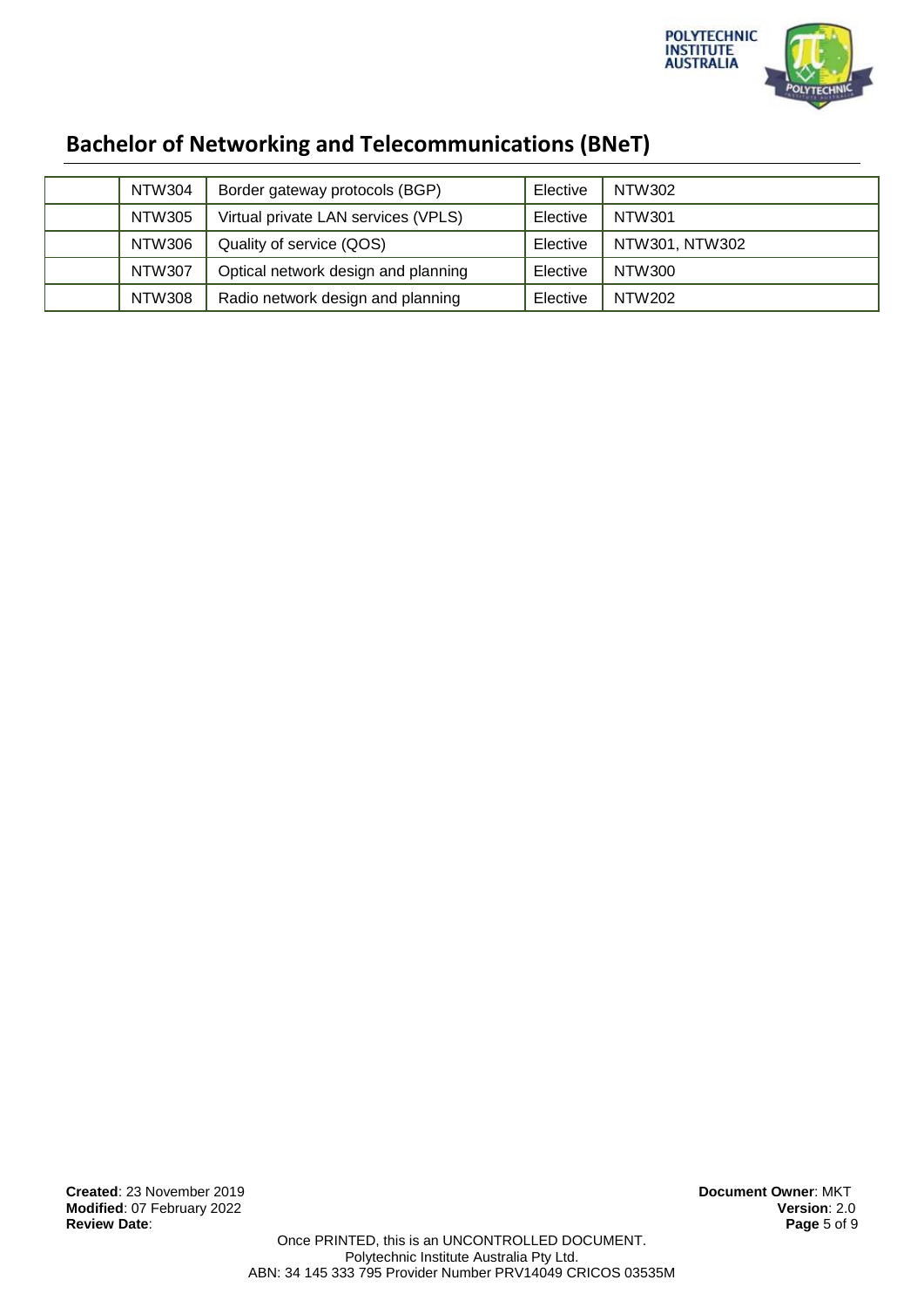

#### **Please Note**

- The program is available each intake but note that some units of study are subject to quotas and minimum enrolment requirements.
- Not all units of study are available every semester, and changes in course structure occur from time to time.

### **Exit Outcomes**

To obtain the Bachelor of Networking and Telecommunications (BNeT), candidates are required to successfully complete all 24 units (with a minimum of 12 units, 50%, completed at the Institute). Not all units are offered each semester. If you complete the 8 100 level units with the Institute (either at the Institute or with Advanced Standing not exceeding 4 of the 100 level units), you will be eligible to obtain the Diploma of Networking Technology (DipNT).

### **International Student Duration**

The CRICOS-registered duration is 156 weeks or 3 years of full-time study (6 semesters). Please note the part time mode is not available to a holder of a student visa, who is not a citizen of Australia or New Zealand, or who is not an Australian permanent resident, or who is a temporary resident of Australia.

### **Domestic Student Duration**

For domestic students the BNeT course is 3 years full-time or 6 years part-time.

### **Device Specifications**

| <b>Networking and Telecommunication</b> |                                                                                                 |  |  |
|-----------------------------------------|-------------------------------------------------------------------------------------------------|--|--|
| <b>Operating system</b>                 | Windows 10, 11                                                                                  |  |  |
|                                         | Mac OS 10.12 Sierra, 10.13 High Sierra, 10.14 Mojave, or 10.15 Catalina                         |  |  |
| <b>Browser</b>                          | Safari, Chrome, and Firefox - current version                                                   |  |  |
|                                         | Microsoft Edge - latest version                                                                 |  |  |
|                                         | Internet Explorer - current or immediately previous version                                     |  |  |
|                                         | <b>Computer and processor</b> 1 GHZ or faster x86 or 64-bit processor with SSE2 instruction set |  |  |
| <b>Memory</b>                           | Minimum 8 GB RAM (64-bit), 16 GB(Recommended)                                                   |  |  |
|                                         |                                                                                                 |  |  |

**Created**: 23 November 2019 **Document Owner**: MKT **Modified**: 07 February 2022 **Version**: 2.0 **Review Date**: **Page** 6 of 9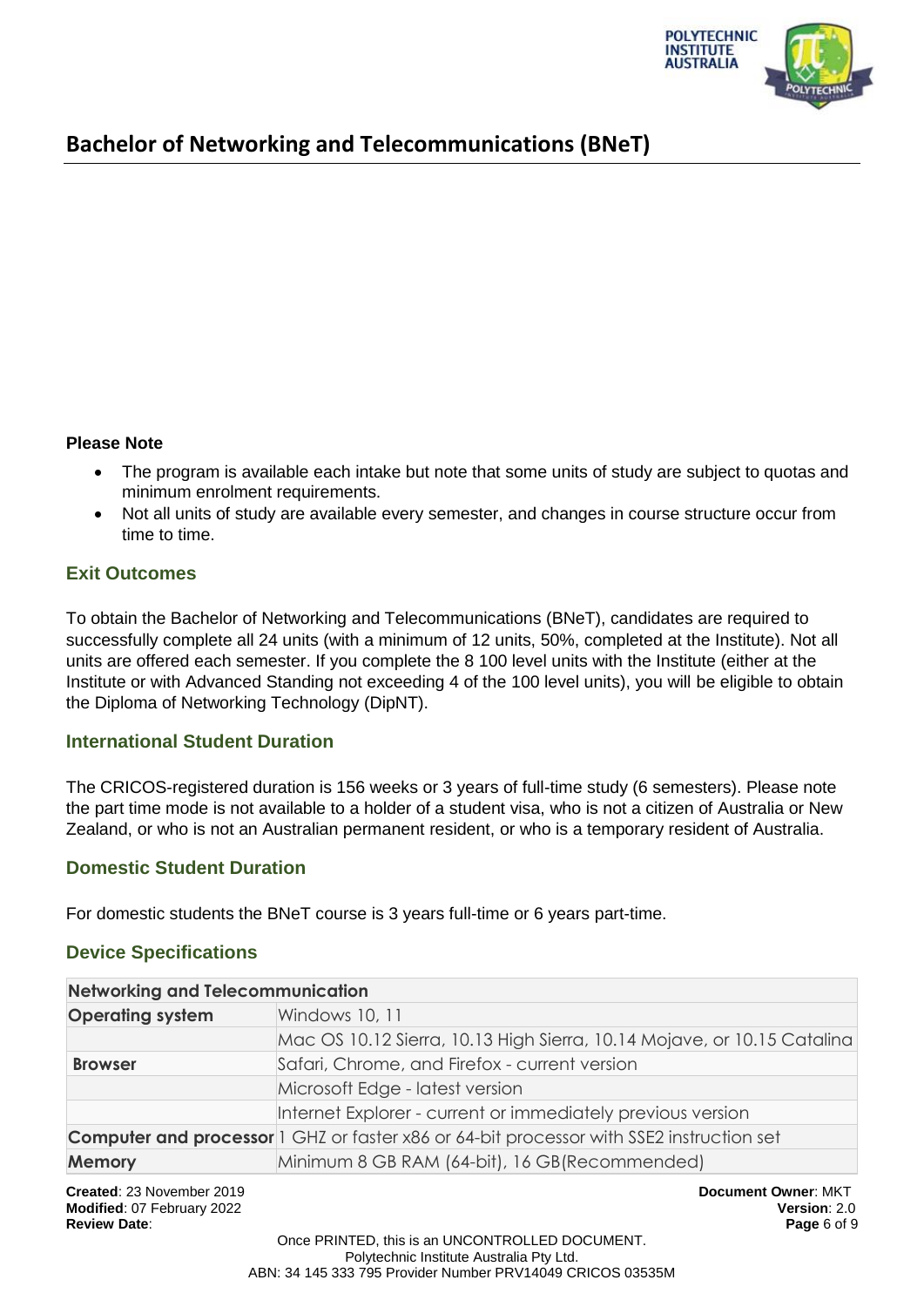

| <b>Disk space</b>         | Minimum 500 gigabytes (GB) |
|---------------------------|----------------------------|
| <b>Monitor resolution</b> | 1024 x 768                 |

## **Delivery Method**

**Type Explanation Blended** Blended: on-campus face-to-face with some online content and activities The campus delivered location is level 16, 233 Castlereagh Street Sydney

#### **Assessment Methods**

The Institute uses authentic assessment principles that may include practical exercises, case studies, presentations, reports, online simulations, essays, and examinations. These may include being done under invigilation.

### **Entry Requirements**

- Successful completion of an Australian senior secondary qualification (or recognised equivalent) with the equivalent of a minimum Australian Tertiary Admission Rank (ATAR) of 60 and
	- o NSW (or equivalent) Band 4 Standard English; and
	- o NSW (or equivalent) Band 3 Advanced Mathematics; **or**
	- o NSW (or equivalent) Band 4 Standard 2 Mathematics.
- An equivalent secondary qualification overseas that also meets the mathematics requirement above; or
- An accredited Tertiary Preparation Program or a Foundation Year Program offered by an accredited Australian provider that also meets the mathematics requirement above; or
- One year of completed accredited full-time study at a registered institution of tertiary education at AQF level 5 or above that also meets the mathematics requirement above.

#### **International Students**

Students who have not completed an Australian Year 12 qualification may be admitted into the program through the flexible entry mode.

- An equivalent secondary qualification overseas; or
- An accredited Tertiary Preparation Program or a Foundation Year Program offered by an Australian university; or
- One year of successful full-time study in an accredited course at a university or other higher education provider; or
- Admission to candidature for an undergraduate degree at an Australian university

### **Special/Alternative Admission Arrangements**

Applicants who are 21 years of age or over who have not completed Year 12, or its equivalent may gain entry to a course by addressing one of the following entry requirements:

1. Successful completion of a Special Tertiary Admissions Test administered by a tertiary admissions centre; or

**Created**: 23 November 2019 **Document Owner**: MKT **Modified**: 07 February 2022 **Version**: 2.0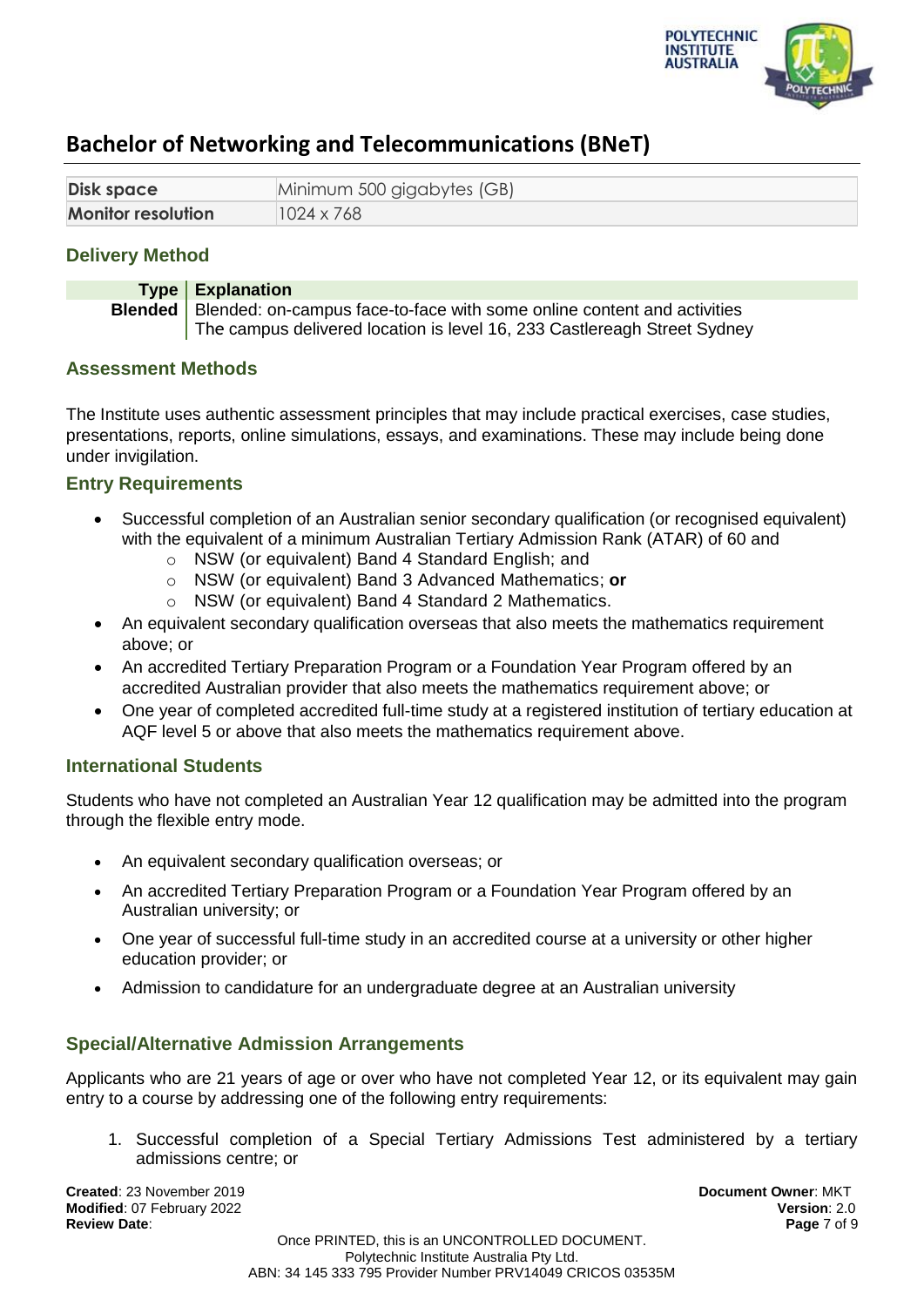

2. Submission of a portfolio of prior and current academic and professional work; or

Applicants applying under special admission categories will be required to attend an interview with the Dean to assess the applicant's capacity for higher education studies. The applicant should submit a portfolio of prior and current academic and professional work prior to the interview to assist in the assessment process.

The criteria used by the Dean when approving applicants for admission into a course under special or alternative admission arrangements include:

- capacity to pursue tertiary studies;
- motivation to pursue tertiary studies in the discipline of the chosen course;
- demonstrated potential for academic studies based on the applicant's portfolio;
- relevant professional and industry experience; and
- specific consideration of access issues for ATSI's.

#### **Language requirements**

Language proficiency

- IELTS Academic: 6.5 with no band less than 6.0; or
- TOEFL: 575 or better; or
- TOEFL IBT (International Benchmark Test): 91 or better; or
- TOEFL CBT (Computer Based Test): 235 or better; or
- Academic PTE (Pearson Test of English): 58 or better; or
- Cambridge English: CAE and CPE (from 2015): 176 or better; or
- General Certificate of Education (GCE): A Levels with a C or better in English; or
- KITE: all bands B2 with a result greater than 450 in each band; or
- Duolingo: overall 115 with no band less than 110.

English Language Test results are valid for two years from the date of the results up to the date of commencement at the Institute. The most recent test supersedes ALL previous tests.

#### **Attendance Requirements**

The Institute has enforceable requirements in relation to attendance. Further details are provided at Item 20 of the Terms and Conditions.

#### **Advance Standing**

Granting credit for prior learning ensures that students commence study at a level that appropriately recognises their prior learning experiences and are not required to repeat equivalent learning successfully undertaken in another context. Process for applying for Advance Standing (credit) can be found in the [Advanced Standing Policy and Procedure](https://docs.pia.edu.au/download-process.html)

#### **Fees**

The course fees (per semester) are indicated on the fees page of ou[r website](https://pia.edu.au/apply/fees/) and are based on a standard full-time study load and duration. Your course fees and duration may vary if you have applied for and been

**Created**: 23 November 2019 **Document Owner**: MKT **Modified**: 07 February 2022 **Version**: 2.0 **Review Date**: **Page** 8 of 9